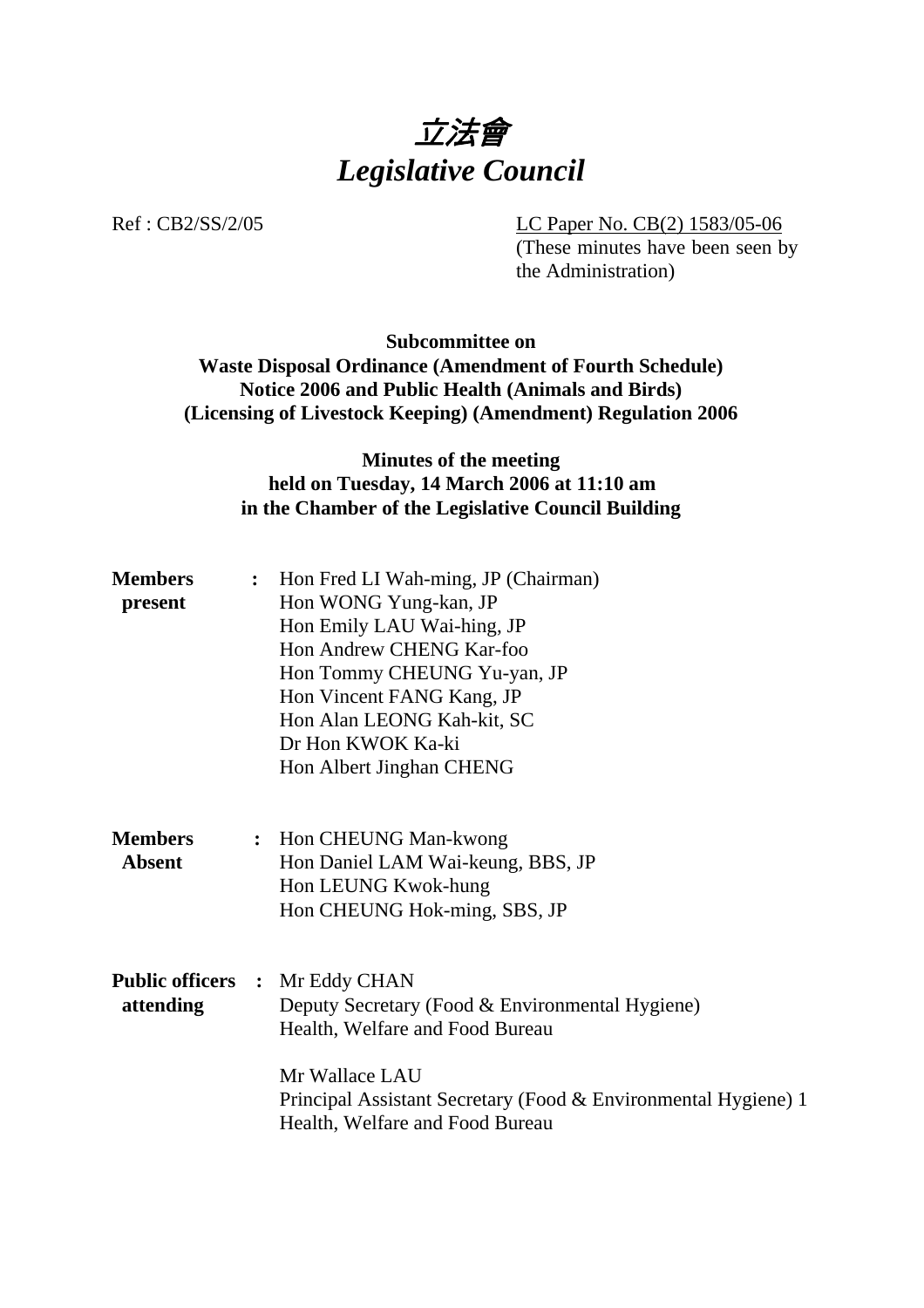|                               | Dr Thomas SIT Hon-chung<br><b>Assistant Director (Inspection and Quarantine)</b><br>Agriculture, Fisheries and Conservation Department |
|-------------------------------|----------------------------------------------------------------------------------------------------------------------------------------|
|                               | Mr Edmond HO<br>Principal Environmental Protection Officer<br>(Waste & Water Science)<br><b>Environmental Protection Department</b>    |
|                               | Mrs WALLER CHAN Kit-mui, Emme<br>Senior Assistant Law Officer (Civil Law)<br>Department of Justice                                     |
|                               | Miss IP Wan-yok, Leonora<br><b>Senior Government Counsel</b><br>Department of Justice                                                  |
| <b>Clerk</b> in<br>attendance | : Mrs Constance LI<br>Chief Council Secretary (2)5                                                                                     |
| <b>Staff</b> in<br>attendance | : Mr Stephen LAM<br><b>Assistant Legal Adviser 4</b>                                                                                   |
|                               | Miss Betty MA<br>Senior Council Secretary (2)1                                                                                         |
|                               |                                                                                                                                        |

#### Action

### **I Meeting with the Administration**  [LC Paper Nos. CB(2)1120/05-06(03), CB(2)1372/05-06(01), CB(2)1373/05-06(01) and CB(2)1381/05-06(01)]

1. The Subcommittee deliberated (index of proceedings attached at **Annex**).

2. Members noted the Administration's paper tabled at the meeting (LC Paper No. CB(2) 1373/05-06(01)) providing information on the requirement to notify the authorities upon the death of pet poultry and a copy of the conditions of the exemption permit. The Administration explained the conditions for issuing the exemption permit.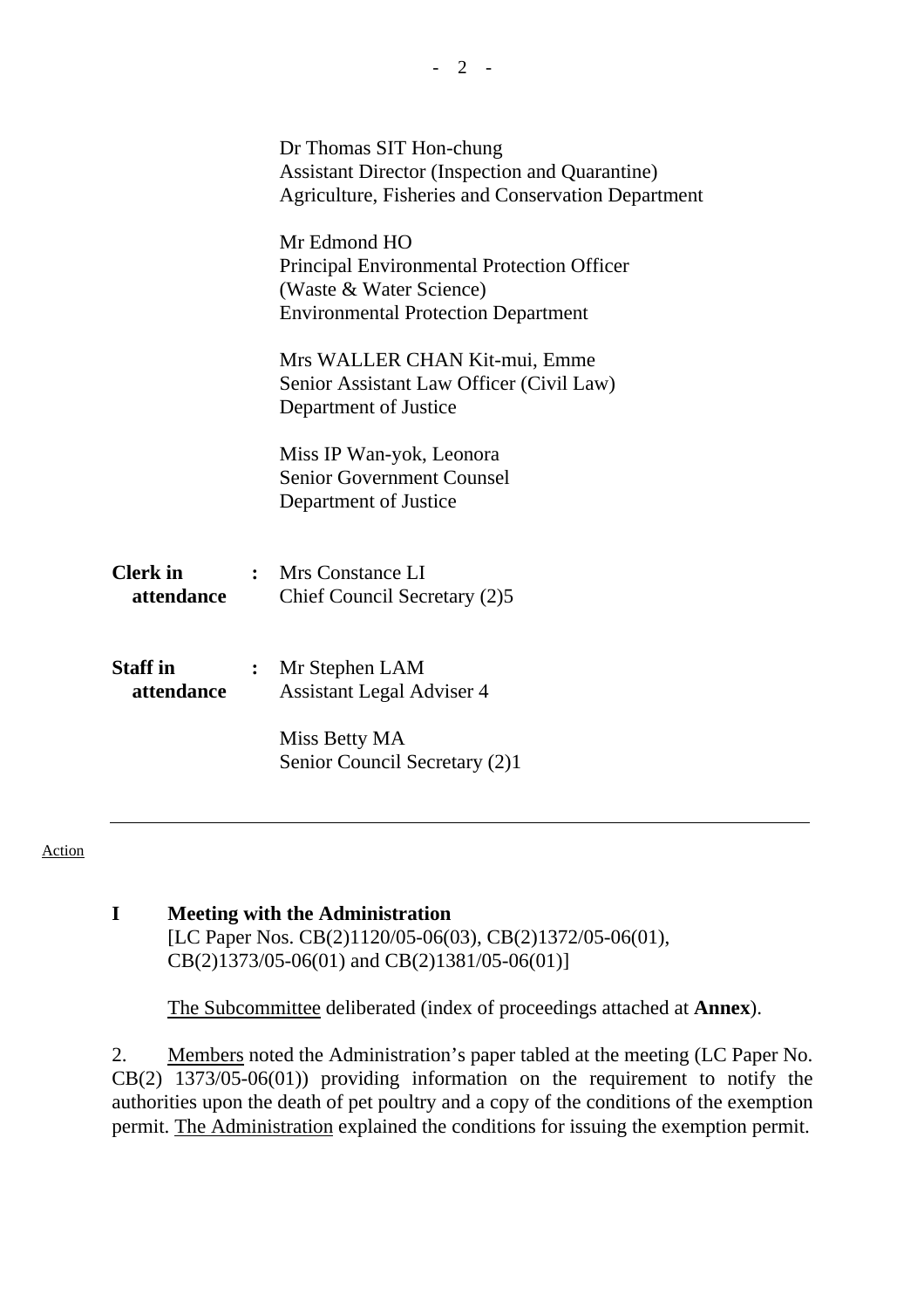Action

- Admin  $\alpha$  3. The Subcommittee requested the Administration to
	- (a) stipulate in the conditions for issuing the exemption permit the consequences for breaching the conditions;
	- (b) amend items 7 and 10 of the conditions for issuing the exemption permit; and
	- (c) provide information on the proposed licence fees for keeping racing pigeons and the timetable for introducing the relevant subsidiary legislation, before expiry of the scrutiny period (i.e. before 29 March 2006).

4. The Subcommittee completed clause-by-clause examination of the subsidiary legislation, and the Administration's proposed amendments to be moved at the Legislative Council meeting on 29 March 2006.

Admin 5. Hon WONG Yung-kan and Hon Alan LEONG queried the need for adding the new sections 4(5)(aa) and 8(ba) to the Public Health (Animals and Birds) (Licensing of Livestock Keeping) Regulation (Cap. 139 sub. leg. L). The Administration agreed to consider deleting these sections and provide a response, together with the revised amendments.

6. The Subcommittee agreed that the Administration's response and the revised amendments would be circulated for members' consideration. A further meeting would be held if members raised further comments or queries on the revised amendments. If members did not raise further queries, a report would be provided to the House Committee.

7. There being no other business, the meeting ended at 12:50 pm.

Council Business Division 2 Legislative Council Secretariat 30 March 2006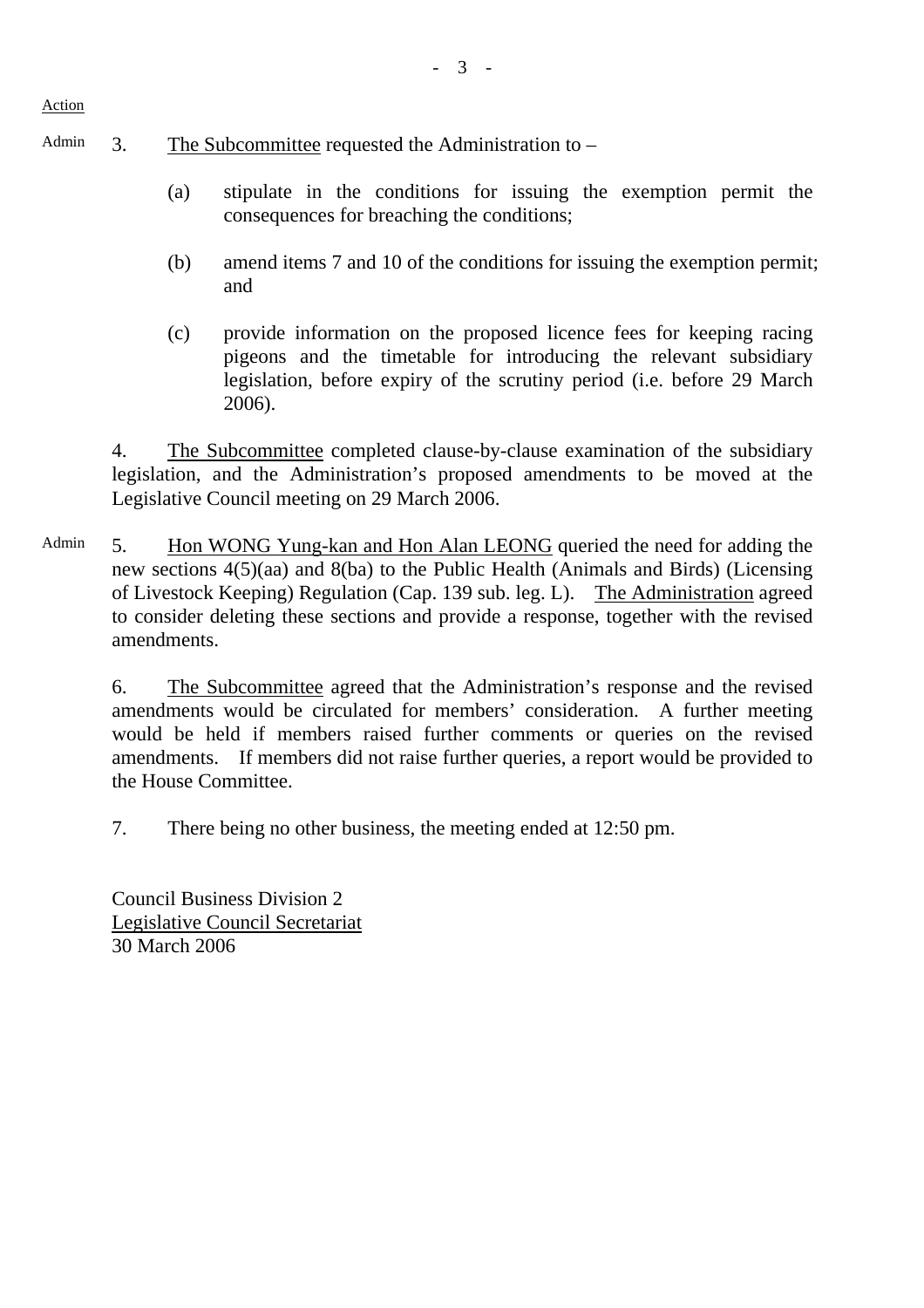### **Proceedings of the meeting of the Subcommittee on Waste Disposal Ordinance (Amendment of Fourth Schedule) Notice 2006 and Public Health (Animals and Birds) (Licensing of Livestock Keeping) (Amendment) Regulation 2006 on Tuesday, 14 March 2006 at 11:10 am in the Chamber of the Legislative Council Building**

| <b>Time Marker</b> | S <sub>p</sub> e <sub>aker(s)</sub>       | Subject(s)                                                                       | <b>Action</b><br>required                                                             |
|--------------------|-------------------------------------------|----------------------------------------------------------------------------------|---------------------------------------------------------------------------------------|
| 000000-000344      | Chairman                                  | Administration's response<br>tabled at the meeting                               |                                                                                       |
| 000345-000835      | Admin<br>Chairman<br>Ms Emily LAU         | Legislative effect and<br>consequences of breaching the<br>exemption conditions  | <b>Admin to</b><br>revise the<br>conditions for<br>issuing the<br>exemption<br>permit |
| 000836-001256      | Dr KWOK Ka-ki<br>Admin                    | Applicability of item 7 of the<br>exemption permit                               |                                                                                       |
| 001257-001648      | Mr WONG Yung-kan<br>Admin                 | Inspection of specified birds                                                    |                                                                                       |
| 001649-002308      | Ms Emily LAU<br>Admin<br>Chairman<br>ALA4 | Entry of an authorized officer<br>into premises in which pet<br>poultry was kept |                                                                                       |
| 002309-002632      | Dr KWOK Ka-ki<br>Admin<br>Chairman        | Licence fees for keeping racing<br>pigeons                                       | <b>Admin to</b><br>provide further<br>information                                     |
| 002633-003052      | Mr Vincent FANG<br>Admin<br>Chairman      | Proposal to designate specified<br>areas for keeping racing<br>pigeons           |                                                                                       |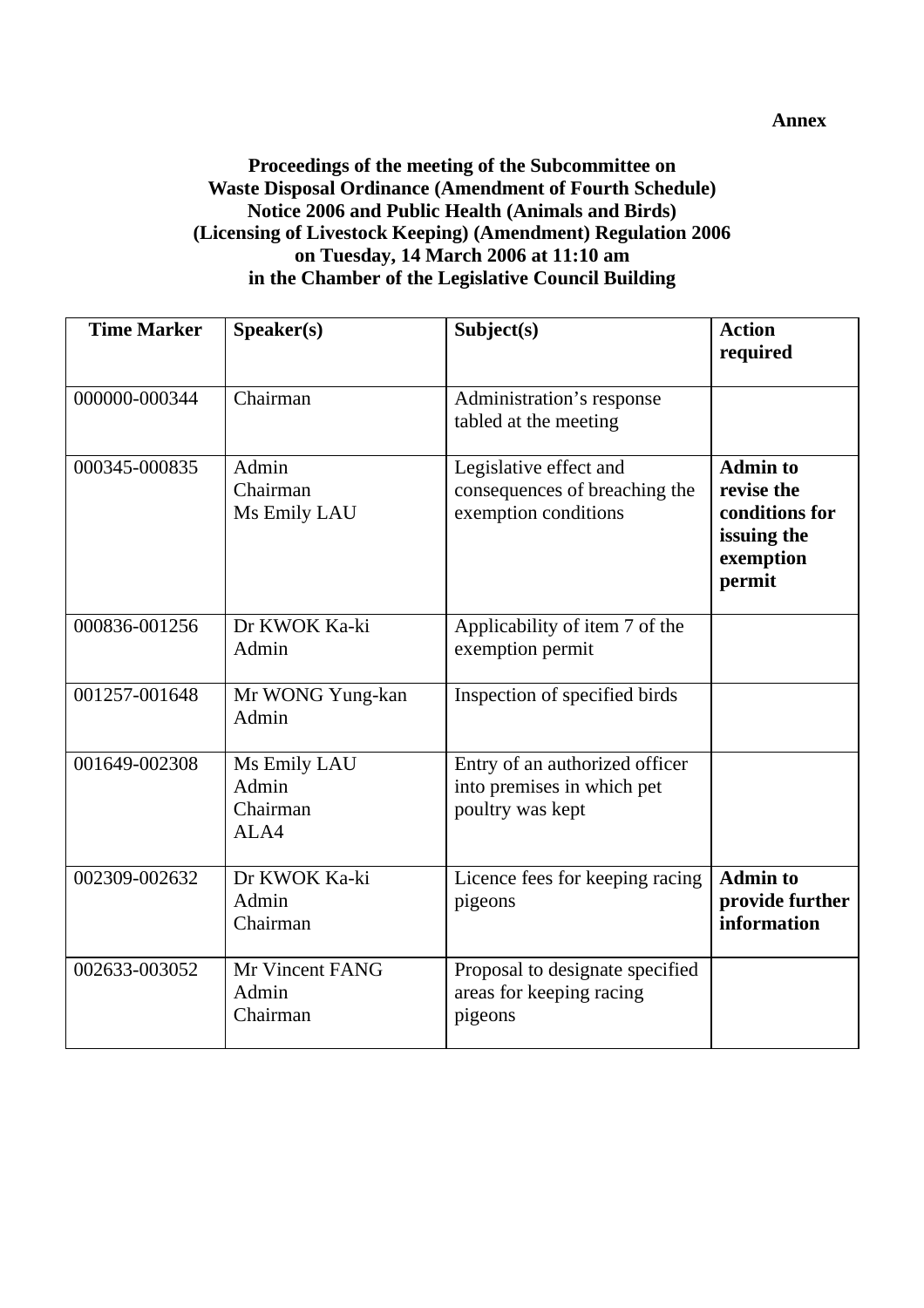| <b>Time Marker</b> | Speaker(s)                                                                                        | Subject(s)                                                                                                                                                        | <b>Action</b><br>required                                                             |
|--------------------|---------------------------------------------------------------------------------------------------|-------------------------------------------------------------------------------------------------------------------------------------------------------------------|---------------------------------------------------------------------------------------|
| 003053-003258      | Mr Alan LEONG<br>Admin<br>Chairman<br>Ms Emily LAU                                                | Entry of an authorized officer<br>into premises in which pet<br>poultry was kept                                                                                  | <b>Admin to</b><br>revise the<br>conditions for<br>issuing the<br>exemption<br>permit |
| 003259-011032      | Chairman<br>Ms Emily LAU<br>Admin<br>Mr WONG Yung-kan<br>Mr Tommy CHEUNG<br>Mr Alan LEONG<br>ALA4 | Definition of "specified birds"<br>Keeping of birds other than<br>specified birds<br>Timetable for completing an<br>overall review of Cap 139                     |                                                                                       |
| 011033-012454      | Chairman<br>Ms Emily LAU<br>Admin<br>Mr WONG Yung-kan<br>Mr Alan LEONG<br>ALA4                    | Proposed addition of new<br>section $4(2A)$ to Cap. 139 sub.<br>leg. L<br>Need for adding new section<br>4(5)(aa) to Cap. 139 sub. leg. L                         | <b>Admin to</b><br>provide<br>response                                                |
| 012455-012704      | Chairman<br>Admin<br>Ms Emily LAU<br>Mr Alan LEONG                                                | Proposed addition of new<br>section 9A to Cap. 139 sub.<br>leg. L<br>Amendment to schedule 2 to<br>Cap. 139 sub. leg. L<br>Amendments to schedule 4 to<br>Cap 354 |                                                                                       |
| 012705-014105      | Admin<br>Chairman<br>Mr WONG Yung-kan<br>Mr Alan LEONG<br>ALA4<br>Ms Emily LAU                    | Need for adding new section<br>8(ba) to Cap. 139 sub. leg. L                                                                                                      | <b>Admin to</b><br>provide<br>response                                                |